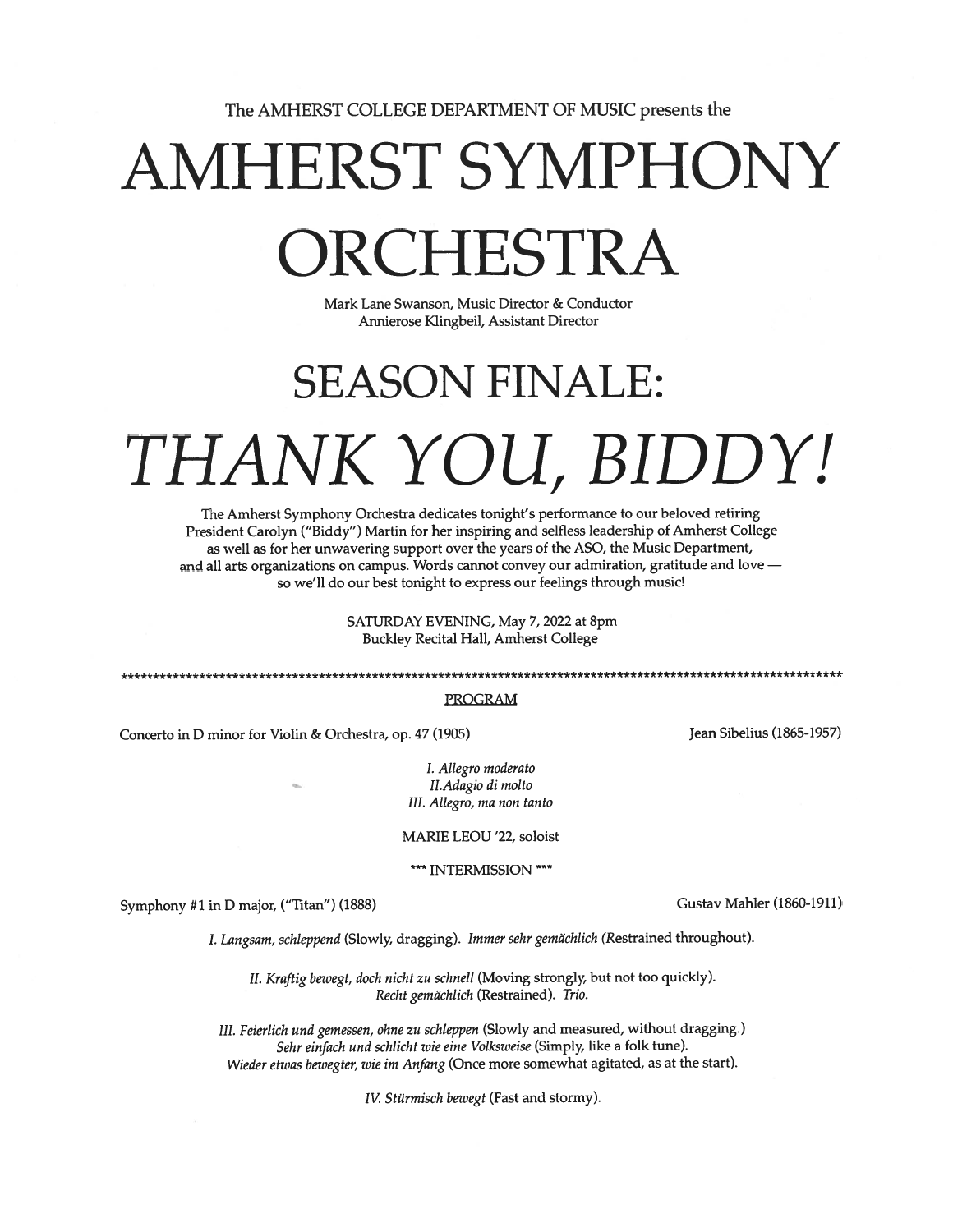## **FIRST VIOLINS TARA ALAHAKOON CASSANDRA JIN JASON KANG EMILY KIM JAKE KIM SUNNIE NOH GRACE LEE** DAVID XU<sup>\*</sup>+ **ZHIHAN XU**

**SECOND VIOLINS** 

**FRANCISCA ABDO ARIAS** NII-AYI ARYEETEY **NORA DOCKTER** DANIEL MARTIN\*+ **CHLOE METZ ALEXANDRA OLSON BIANCA SASS** 

**VIOLAS DEVIN COWAN GRACE GEEGANAGE** ANNIEROSE KLINGBEIL **HARRY PANNER** RACHEL O'CONNOR YOSEN WANG\*+

**CELLOS JACK DUNHAM** MEGAN GOH TAZ KIM\*+ **AIDAN KLINGSBERG JIWON LEE CLAIRE MACERO** OREN TIRSCHWELL **THOMAS YE** 

**STRING BASSES ZAC BRENNAN** JACK CORCORAN\*+ **ADAM KORETSKY** 

> **FLUTES ANNIE CHEN REID DODSON\*** CECE HONG+ **IRIS XIE**

**OBOES DIANA DANIELS** (also English horn) VIVIANA LABARCA\* THOMAS MEYER+

**CLARINETS** NATHANIEL ALBERT **HANNAH GOLDBERG IINAE HONG KENNY KIM JUAN TOVAR VARGAS\*+** 

**BASSOONS** DAVIS RENELLA+ NATHANIEL ROTH\*

**HORNS** CECE AMORY+ **JASON DEGRAAFF\*** PAUL HADLEY **SARAH PERRIN** 

> **EUPHONIUM ERIC INGRAM**

**TRUMPETS CAMERON CHANDLER** SHUZO KATAYAMA+ **ALEX MOORE GABRIEL PROIA\*** 

**TROMBONES CONNOR BARNES\*+ OFER COHEN** SAMUEL WRIGHT

**TUBA KONNER HAFNER** 

> **TIMPANI CLARA HOEY MIN WINTON**

**PERCUSSION ROWAN BELT CHARLOTTE WANG MIN WINTON SAM YOUNG** 

> **KEYBOARD ROWAN BELT**

\* principal on Sibelius +principal on Mahler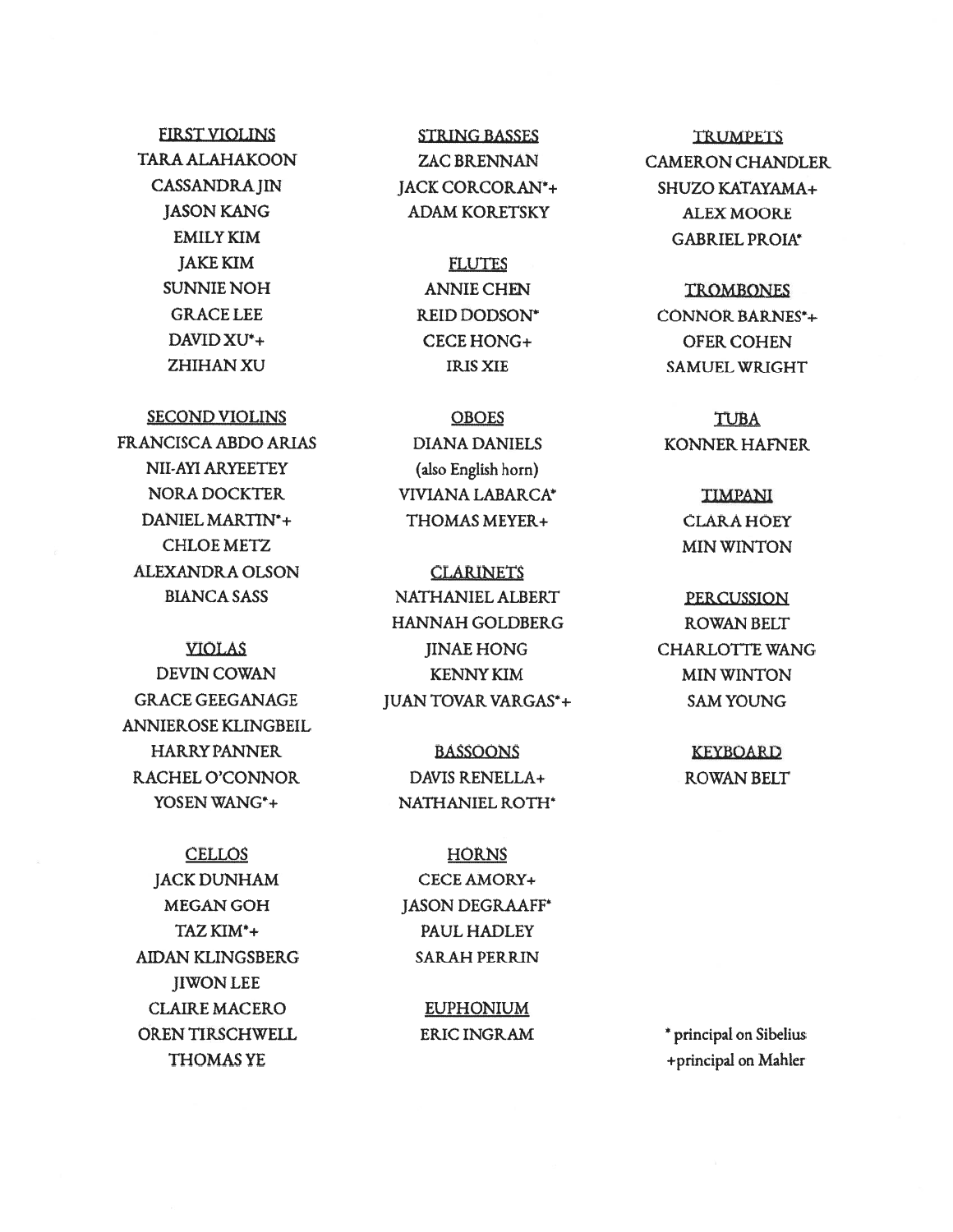### ARTIST BIOGRAPHY

MARIE LEOU '22 began her violin studies in Seattle, Washington, under the tutelage of Simon James, Jan Coleman and Hiro David, and is currently <sup>a</sup> student of Sarah Briggs. Throughout her musical career, Marie has soloed with orchestras across the Pacific Northwest, including the Seattle Symphony, worked with world-renowned conductors and concert violinists, and won various regional and international competitions. She feels incredibly blessed to be <sup>a</sup> par<sup>t</sup> of the wonderful musical community at Amherst and in the Amherst Symphony Orchestra (ASO). Marie thanks her family for their unconditional love and suppor<sup>t</sup> and for nurturing her love of music; Mark Swanson for his thoughtful coaching and collaboration and for making her time at Amherst so musically rewarding; her fellow musicians in ASO; and Professor David Schneider, Professor Joel Pitchon, and David Kidwell for so generously sharing their time, musical wisdom, and invaluable expertise. Lastly, Marie would like to express her heartfelt gratitude to Sarah Briggs, who has taught her so much about musicianship, artistry, and the joy of music- without Sarah's mentorship, Marie would not be the musician she is today. Marie recently completed her senior honors thesis in anthropology and plans to work at the Fred Hutchinson Cancer Research Center before medical school.

#### PROGRAM NOTES

MAHLER: SYMPHONY #1 in <sup>D</sup> major ("Titan"). Once, contemplating the failures of sympathy and understanding with which his First Symphony met at most of its early performances, Mahler lamented that while Beethoven had been able to start as <sup>a</sup> sort of modified Haydn and Mozart, and Wagner as Weber and Meyerbeer, he had the misfortune to be Gustav Mahier from the outset. He composed this symphony, surely the most original First after the Berlioz Fantastique, in high hopes of being understood, even imagining that it might earn him enoug<sup>h</sup> money so that he could abandon his rapidly expanding career as <sup>a</sup> conductor—a luxury that life would never allow him. But he enjoyed public success with the work only in Prague in 1898 and in Amsterdam five years later. The Viennese audience in 1900, musically reactionary and anti--Semitic to boot, was singularly vile in its behavior, and even Mahier's future wife, Alma Schindler, whose devotion to The Cause would later sometimes dominate <sup>a</sup> concern for truth, fled that concert in anger and disgust. One critic suggested that the work might have been meant as <sup>a</sup> parody of <sup>a</sup> symphony. No wonder that Mahier, completing his Fourth Symphony that year, felt driven to mark its finale "Durchaus ohne Parodie!" (With no trace of parody). The work even puzzled its own composer. No other piece of Mahier's has so complicated <sup>a</sup> history and about no other did he change his mind so often and over so long <sup>a</sup> period. He changed the total concep<sup>t</sup> by canceling <sup>a</sup> whole movement, he made striking alterations in compositional and orchestral detail, and for some time he was unsure whether he was offering <sup>a</sup> symphonic poem, <sup>a</sup> program symphony, or just <sup>a</sup> symphony.

When Mahler conducted the first performance with the Budapest Philharmonic in November 1889, he billed it as <sup>a</sup> "symphonic poem" whose two parts consisted of the first three and the last two movements. (At that time, the first movement was followed by a piece called Blumine, which Mahler later dropped.) A newspaper article the day before the premiere outlined <sup>a</sup> program whose source can only have been Mahler himself and which identifies the first three movements with spring, happy daydreams, and <sup>a</sup> wedding procession, the fourth as <sup>a</sup> funeral march representing the burial of the poet's illusions, and the fifth as <sup>a</sup> hard-—won progress to spiritual victory. When Mahler revised the score in January 1893, he called it a symphony in five movements and two parts, also giving it the name Titan after a novel by Jean Paul (Johann Paul Friedrich Richter, 1763-—1825), <sup>a</sup> key figure in German literary Romanticism and one of Mahler's favorite writers. But by October he announced the work as TITAN, a Tone Poem in the Form of a Symphony. Before the Vienna performance in 1900, Mahler again leaked a program to a friendly critic, and it is <sup>a</sup> curious one. First comes rejection of Titan, as well as "all other titles and inscriptions, which, like all 'programs,' are always misinterpreted. [The composer] dislikes and discards them as 'anti-artistic' and 'anti-musical." There follows <sup>a</sup> scenario that reads much like an elaborated version of the original one for Budapest. During the nineties, when Richard Strauss's Till Eulenspiegel, Also sprach Zarathustra, Don Quixote, and Ein Heldenleben had come out, program music had become a hot political issue in the world of music. Mahler saw himself as living in a very different world from Strauss, and he wanted to establish <sup>a</sup> distance between himself and his colleague. At the same time, the extra-—musical ideas would not disappear, and he seemed now to be wanting to have it both ways. There was no pleasing the critics on this issue.

Mahler writes "Wie en Naturlaut" (Like the sound of nature) on that first page, and in a letter to the conductor Franz Schalk we read, "The introduction to the first movement sounds of nature, not music!" Fragments detach themselves from the mist, become graspable, coalesce. Among these fragments are <sup>a</sup> pair of notes descending by <sup>a</sup> fourth, distant fanfares, <sup>a</sup> little cry of oboes, <sup>a</sup> cuckoo call (by the only cuckoo in the world who toots <sup>a</sup> fourth rather than <sup>a</sup> third), <sup>a</sup> gentle horn melody.Gradually the tempo quickens to arrive at the melody of the second of Mahler's Wayfarer Songs (one of the most characteristic, original, and forward--looking features of this movement is how much time Mahler spends not in tempo but en route from one spee<sup>d</sup> to another). Mahler's wayfarer crosses the fields in the morning, rejoicing in the beauty of the world and hoping that this marks the beginning of his own happy times, only to see that no, spring can never, never bloom for him. But for Mahler the song is useful not only as an evocation but as <sup>a</sup> musical source, and he draws astounding riches from it by <sup>a</sup> process, as Erwin Stein pu<sup>t</sup> it, of constantly shuffling and reshuffling its figures like <sup>a</sup> deck of cards. The movement rises to one tremendous climax, and the last page is wild. Most important, however, and constant is another of the features to which Mahler drew Schalk's attention: "In the first movement the greatest delicacy throughout (except in the big climax)."